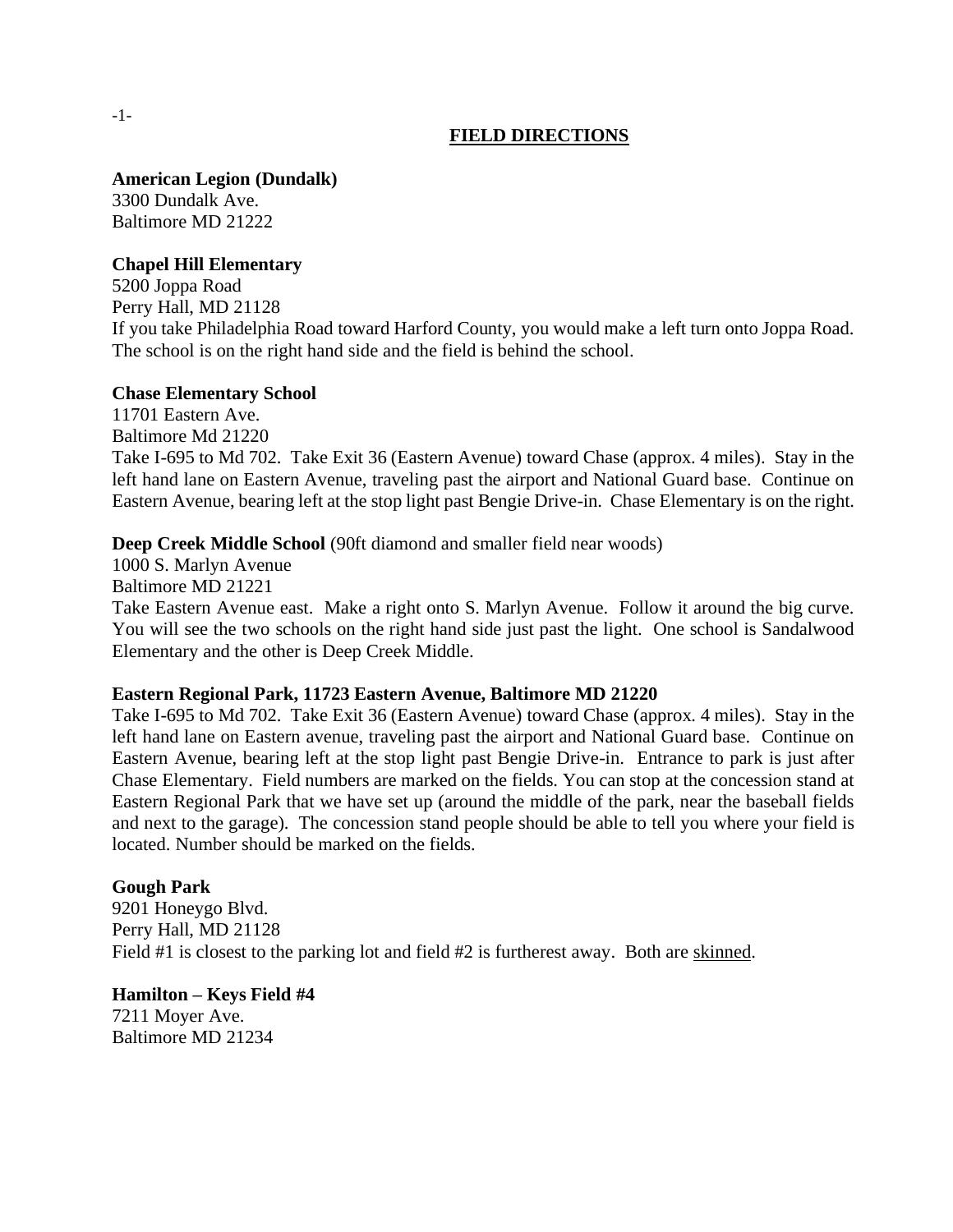$-2$ 

#### **Hannah Moore**

12035 Reisterstown Road

Reisterstown, MD 21136

From 695 take exist 19 (795); take exit 7A Franklin Blvd East; merge onto Franklin Blvd. Turn left on Reisterstown Road (just past Mcdonald's), Turn right onto Hannah Moore Lane. After passing through Hannah Moore School, make a left to stay on Hannah Moore Lane. The baseball field is in the back of the Park.

# **Honeygo Park**

9033 Honeygo Blvd. Perry Hall, MD 21128 Field #1 is closest to the building and Field #2 is the skinned field further away.

# **Kenwood High School**

501 Stemmers Run Road, Baltimore MD

Depending on which direction you are coming from - you go from Pulaski Highway to Rossville Boulevard (away from Belair Road). Rossville Boulevard bearing left at the light onto Stemmers Run Road. Short distance and you will see the School on the right. The baseball diamond is behind the school. (Follow the road on the left side of the school to the back of the school)

# **Kingsville Park**

11700 Franklinville Road

Kingsville MD 21087

Take Belair Road North from 695. Take Belair Road to Kingsville. At the light, make a right onto Bradshaw Road and travel about 1.3 miles. Turn left onto Franklinville Road (this is just past the brick post office on your right). Stay on Franklinville Road about ½ mile and look for a Park sign (very small) on your right. (Do not enter the Park using Sherwood Road). When you make the right you will see the ball fields and a parking lot on your left. **Field #4** is beyond the 90 ft. diamond right field. Drive further down the road past the 90 ft diamond and on your right you will see stairs that go to **Field #5.** I believe there is a parking lot there.

# **Martindale Park (Approx. 356 Homberg Avenue, Essex MD)**

695 to 702 (bear left at the split of 702 and 695).

Make a right onto Homberg Street. When it deadends, make a left and it takes you into the parking lot of the field.

# **Middle River Middle School**

800 Middle River Road, Baltimore MD

Take 695 to Exit 35B to eastbound Rt. 40 (Pulaski Highway). T ravel to the 3<sup>rd</sup> traffic light and make a right onto Middle River. Travel about 1 mile and school is on the right. Field 1 is the field closest to Middle River Road. Field 2 is the field closest to the concession stand. **On the other side of the concession stand is the 90 ft diamond and that is Field 3**.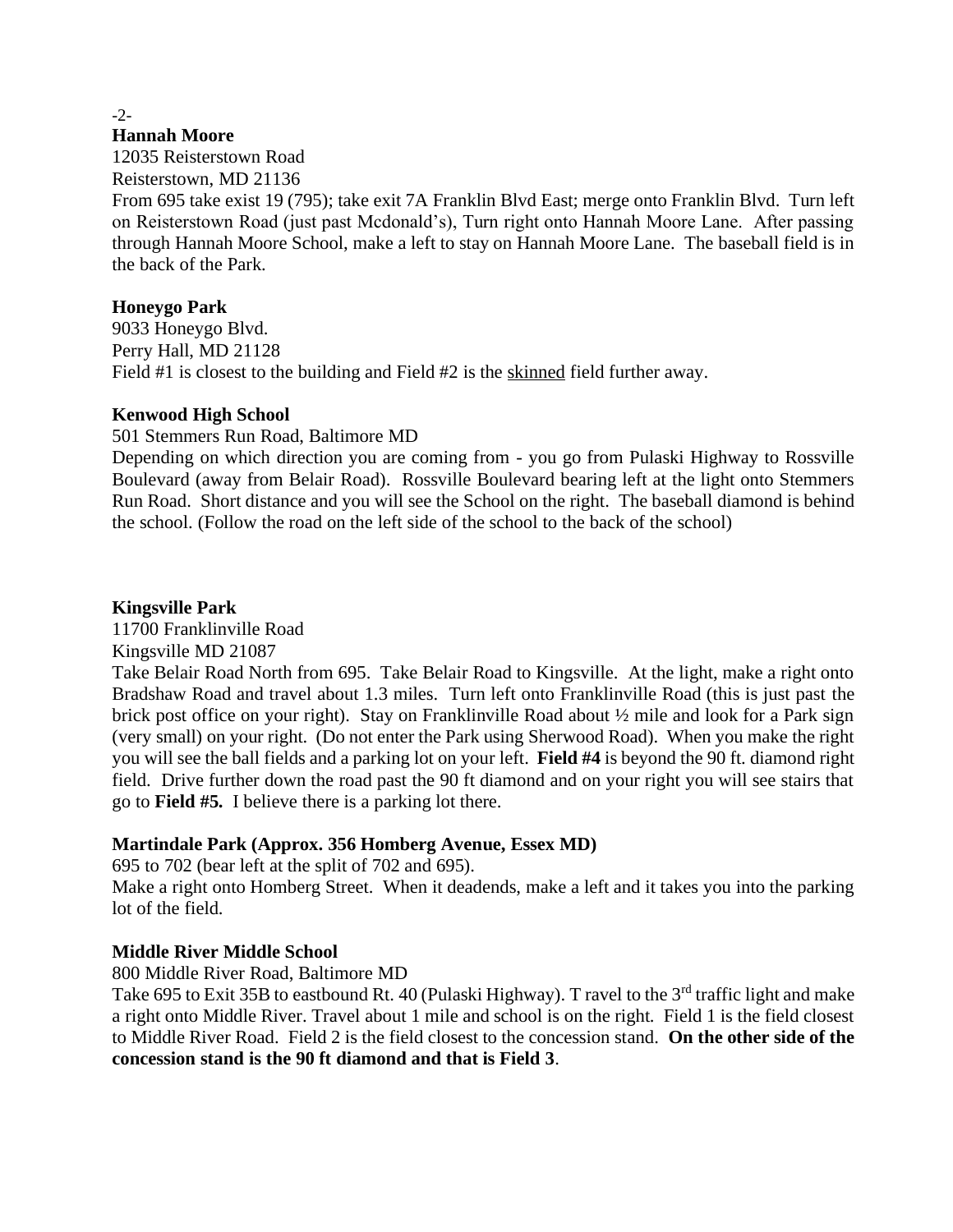## -3- **Northwood Baseball Sports Complex** 1801 Argonne Drive Baltimore Md 21218

Harris Field sits toward the back of the Park. Parking lot  $1 -$  is shared with Morgan State so  $1<sup>st</sup>$  lot sits directly across from the fields on Argonne Drive, longer walk to Harris Field.

Parking lot 2 – off Argonne Drive, make a L/R on the McCallum Drive, and follow that all the way around until you see parking lots at the bottom, park and walk over to the Harris Field. I would advise not to park in the first row because of foul balls. This would be the closest parking lot to Harris Field, plenty of parking.

## **Patapsco High School**

8100 Wise Avenue Baltimore MD 21222

# **Perry Hall High School**

4601 Ebenezer Road, Baltimore, MD 21236 695 to Exit 32 North (Belair). Make a right onto Ebenezer Road. Go past the shopping center. The school is on the right. Fields are behind the school on the right.

# **Perry Hall Middle School**

# **School has an Ebenezer Road address. The school has Joppa Road on one side and Ebenezer on the other side.**

If you are going north on Belair Road, make a right on Joppa Road. Go past the first field on your right. The second field on the right which across from YVONNE Avenue is the 90 ft. diamond.

## **Renaissance Park**

101 Stemmers Run Road, Baltimore MD

Field is located behind the new Stembridge Community Center, 101 Stemmers Run Road. From Pulaski Highway, make a right onto Rossville Blvd (toward ET High School). At the last light bear left onto Stemmers Run Road. Cross Eastern Avenue and the Community Center is on the left.

## **Rosedale Park**

# **Rosedale lower field 90 ft diamond (1246 Kendrick Road, Baltimore, MD)**

Rosedale upper skinned field (8527 Philadelphia Road, Baltimore MD)

695 to Exit 34 (Rosedale - Route 7) toward the City

After the first light the entrance to Rosedale Park is on the left. The field is at the bottom of the Park near the children's play area.

## **Sandalwood Elementary School**

900 S. Marlyn Avenue Baltimore MD 21221

Take Eastern Avenue east. Make a right onto S. Marlyn Avenue. Follow it around the big curve. You will see the two schools on the right hand side just past the light. One school is Sandalwood Elementary and the other is Deep Creek Middle. **For my purposes I am calling Field 2 the field closest to the concession stand/bathrooms.**